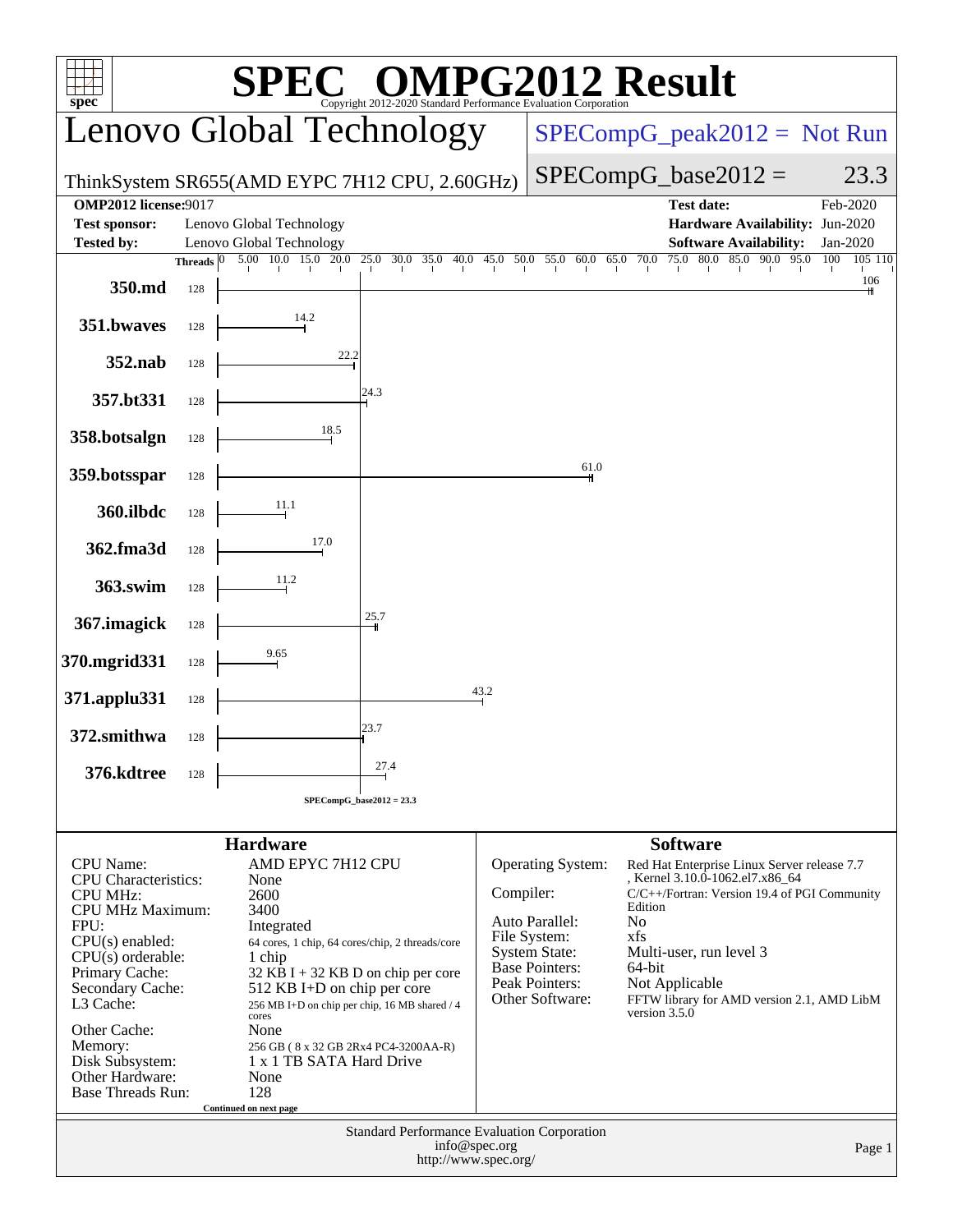# **[SPEC OMPG2012 Result](http://www.spec.org/auto/omp2012/Docs/result-fields.html#SPECOMPG2012Result)**

## Lenovo Global Technology

 $SPECompG_peak2012 = Not Run$  $SPECompG_peak2012 = Not Run$ 

ThinkSystem SR655(AMD EYPC 7H12 CPU, 2.60GHz)

**[Test sponsor:](http://www.spec.org/auto/omp2012/Docs/result-fields.html#Testsponsor)** Lenovo Global Technology **[Hardware Availability:](http://www.spec.org/auto/omp2012/Docs/result-fields.html#HardwareAvailability)** Jun-2020

 $SPECompG_base2012 = 23.3$  $SPECompG_base2012 = 23.3$ **[OMP2012 license:](http://www.spec.org/auto/omp2012/Docs/result-fields.html#OMP2012license)**9017 **[Test date:](http://www.spec.org/auto/omp2012/Docs/result-fields.html#Testdate)** Feb-2020

**[Tested by:](http://www.spec.org/auto/omp2012/Docs/result-fields.html#Testedby)** Lenovo Global Technology **[Software Availability:](http://www.spec.org/auto/omp2012/Docs/result-fields.html#SoftwareAvailability)** Jan-2020

[Minimum Peak Threads:](http://www.spec.org/auto/omp2012/Docs/result-fields.html#MinimumPeakThreads) [Maximum Peak Threads:](http://www.spec.org/auto/omp2012/Docs/result-fields.html#MaximumPeakThreads)

|                         | <b>Results Table</b><br><b>Base</b> |                 |       |                |       |                |       | <b>Peak</b> |                        |              |                |              |                |              |
|-------------------------|-------------------------------------|-----------------|-------|----------------|-------|----------------|-------|-------------|------------------------|--------------|----------------|--------------|----------------|--------------|
| <b>Benchmark</b>        |                                     | Threads Seconds | Ratio | <b>Seconds</b> | Ratio | <b>Seconds</b> | Ratio |             | <b>Threads Seconds</b> | <b>Ratio</b> | <b>Seconds</b> | <b>Ratio</b> | <b>Seconds</b> | <b>Ratio</b> |
| 350.md                  | 128                                 | 43.5            | 106   | 43.4           | 107   | 43.7           | 106   |             |                        |              |                |              |                |              |
| 351.bwaves              | 128                                 | 320             | 14.2  | 320            | 14.2  | 320            | 14.2  |             |                        |              |                |              |                |              |
| $352$ .nab              | 128                                 | 175             | 22.2  | 175            | 22.2  | 174            | 22.3  |             |                        |              |                |              |                |              |
| 357.bt331               | 128                                 | 195             | 24.3  | 195            | 24.3  | 195            | 24.3  |             |                        |              |                |              |                |              |
| 358.botsalgn            | 128                                 | 235             | 18.5  | 235            | 18.5  | 235            | 18.5  |             |                        |              |                |              |                |              |
| $359.$ botsspar         | 128                                 | 86.1            | 61.0  | 86.6           | 60.6  | 86.0           | 61.0  |             |                        |              |                |              |                |              |
| $360$ .ilbdc            | 128                                 | 321             | 11.1  | 321            | 11.1  | 321            | 11.1  |             |                        |              |                |              |                |              |
| 362.fma3d               | 128                                 | 223             | 17.0  | 223            | 17.0  | 223            | 17.1  |             |                        |              |                |              |                |              |
| $363$ .swim             | 128                                 | 404             | 11.2  | 404            | 11.2  | 404            | 11.2  |             |                        |              |                |              |                |              |
| 367.imagick             | 128                                 | 274             | 25.7  | 271            | 26.0  | 274            | 25.7  |             |                        |              |                |              |                |              |
| 370.mgrid331            | 128                                 | 458             | 9.64  | 458            | 9.65  | 458            | 9.65  |             |                        |              |                |              |                |              |
| $ 371 \text{.applu}331$ | 128                                 | 141             | 43.1  | 140            | 43.2  | 140            | 43.2  |             |                        |              |                |              |                |              |
| 372.smithwa             | 128                                 | 226             | 23.7  | 226            | 23.7  | 227            | 23.7  |             |                        |              |                |              |                |              |
| 376.kdtree              | 128                                 | 164             | 27.4  | 164            | 27.4  | 165            | 27.4  |             |                        |              |                |              |                |              |

### **[Platform Notes](http://www.spec.org/auto/omp2012/Docs/result-fields.html#PlatformNotes)**

 Sysinfo program /home/omp2012/Docs/sysinfo \$Rev: 395 \$ \$Date:: 2012-07-25 #\$ 8f8c0fe9e19c658963a1e67685e50647 running on AMD1S2U\_7H12 Wed Feb 19 15:58:32 2020

 This section contains SUT (System Under Test) info as seen by some common utilities. To remove or add to this section, see: <http://www.spec.org/omp2012/Docs/config.html#sysinfo>

 From /proc/cpuinfo model name : AMD EPYC 7H12 64-Core Processor 1 "physical id"s (chips) 128 "processors" cores, siblings (Caution: counting these is hw and system dependent. The following excerpts from /proc/cpuinfo might not be reliable. Use with caution.) cpu cores : 64 siblings : 128 physical 0: cores 0 1 2 3 4 5 6 7 8 9 10 11 12 13 14 15 16 17 18 19 20 21 22 23 24 25 26 27 28 29 30 31 32 33 34 35 36 37 38 39 40 41 42 43 44 45 46 47 48 49 50 51 52 53 54 55 56 57 58 59 60 61 62 63 cache size : 512 KB

Continued on next page

Standard Performance Evaluation Corporation [info@spec.org](mailto:info@spec.org) <http://www.spec.org/>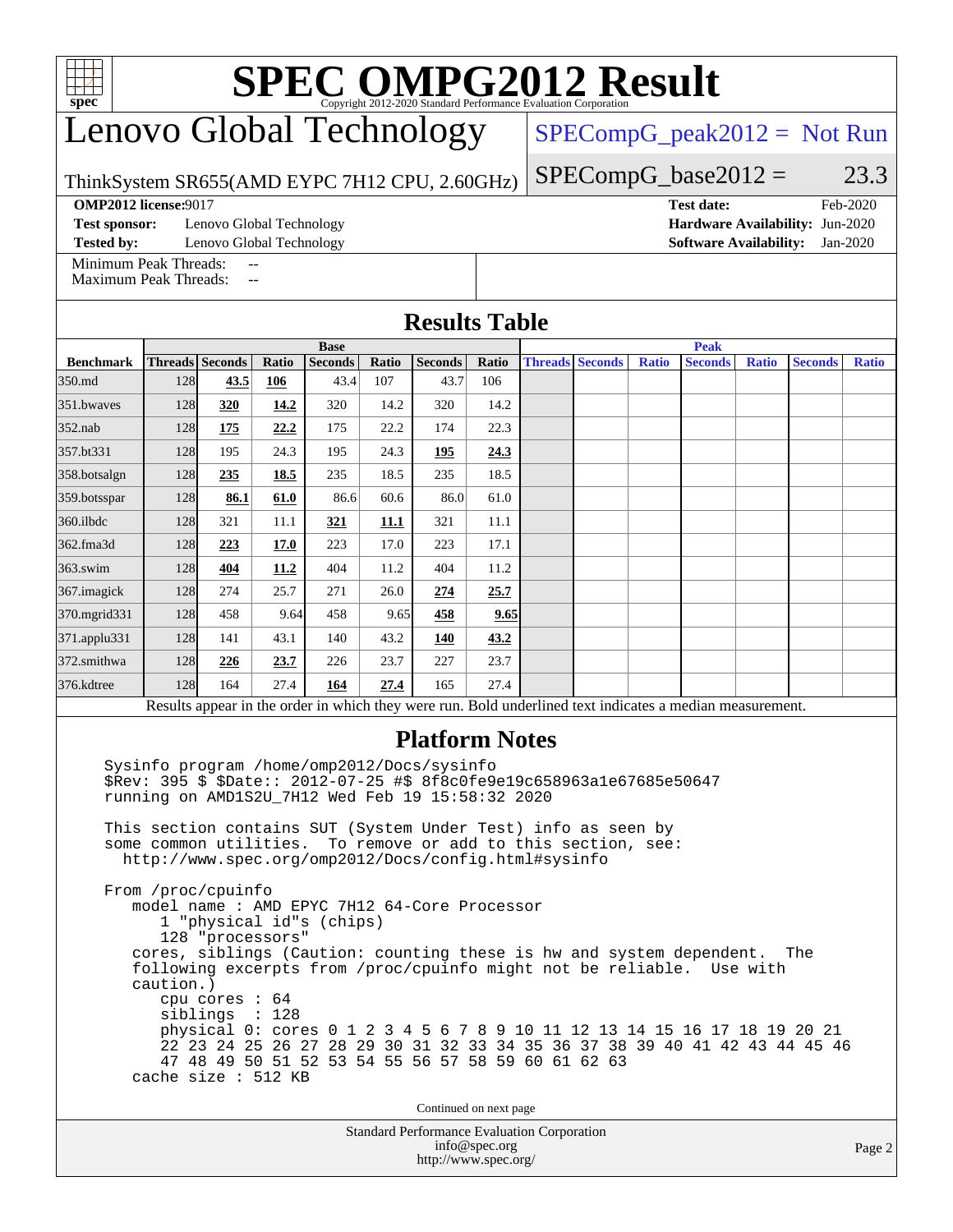

# **[SPEC OMPG2012 Result](http://www.spec.org/auto/omp2012/Docs/result-fields.html#SPECOMPG2012Result)**

Lenovo Global Technology

 $SPECompG_peak2012 = Not Run$  $SPECompG_peak2012 = Not Run$ 

ThinkSystem SR655(AMD EYPC 7H12 CPU, 2.60GHz)  $SPECompG_base2012 = 23.3$  $SPECompG_base2012 = 23.3$ 

**[Test sponsor:](http://www.spec.org/auto/omp2012/Docs/result-fields.html#Testsponsor)** Lenovo Global Technology **[Hardware Availability:](http://www.spec.org/auto/omp2012/Docs/result-fields.html#HardwareAvailability)** Jun-2020 **[Tested by:](http://www.spec.org/auto/omp2012/Docs/result-fields.html#Testedby)** Lenovo Global Technology **[Software Availability:](http://www.spec.org/auto/omp2012/Docs/result-fields.html#SoftwareAvailability)** Jan-2020

**[OMP2012 license:](http://www.spec.org/auto/omp2012/Docs/result-fields.html#OMP2012license)**9017 **[Test date:](http://www.spec.org/auto/omp2012/Docs/result-fields.html#Testdate)** Feb-2020

### **[Platform Notes \(Continued\)](http://www.spec.org/auto/omp2012/Docs/result-fields.html#PlatformNotes)**

From /proc/meminfo<br>MemTotal: 263803936 kB HugePages\_Total: 0<br>Hugepagesize: 2048 kB Hugepagesize: From /etc/\*release\* /etc/\*version\* os-release: NAME="Red Hat Enterprise Linux Server" VERSION="7.7 (Maipo)" ID="rhel" ID\_LIKE="fedora" VARIANT="Server" VARIANT\_ID="server" VERSION\_ID="7.7" PRETTY\_NAME="Red Hat Enterprise Linux Server 7.7 (Maipo)" redhat-release: Red Hat Enterprise Linux Server release 7.7 (Maipo) system-release: Red Hat Enterprise Linux Server release 7.7 (Maipo) system-release-cpe: cpe:/o:redhat:enterprise\_linux:7.7:ga:server uname -a: Linux AMD1S2U\_7H12 3.10.0-1062.el7.x86\_64 #1 SMP Thu Jul 18 20:25:13 UTC 2019 x86\_64 x86\_64 x86\_64 GNU/Linux run-level 3 Feb 18 22:29 SPEC is set to: /home/omp2012 Filesystem Type Size Used Avail Use% Mounted on /dev/mapper/rhel-home xfs 876G 34G 843G 4% /home Additional information from dmidecode: BIOS Lenovo CFE111A 12/31/2019 Memory: 8x 32 GB 8x Samsung M393A4K40DB2-CWE 32 kB 3200 MT/s 2 rank 8x Unknown Unknown (End of data from sysinfo program) **[General Notes](http://www.spec.org/auto/omp2012/Docs/result-fields.html#GeneralNotes)** ============================================== General OMP Library Settings

Standard Performance Evaluation Corporation [info@spec.org](mailto:info@spec.org) <http://www.spec.org/> Page 3 ENV\_KMP\_AFFINITY = granularity=fine,  $proclist=[0-3, 4-7, 8-11,$  12-15,16-19,20-23,24-27,28-31,32-35,36-39, 40-43,44-47,48-51,52-55,56-59,60-63,64-67, 68-71,72-75,76-79,80-83,84-87,88-91,92-95, 96-99,100-103,104-107,108-111,112-115, 116-119,120-123,124-127],explicit ENV\_KMP\_STACKSIZE = 292M<br>ENV KMP BLOCKTIME = infinite ENV\_KMP\_BLOCKTIME = infinite<br>ENV\_KMP\_LIBRARY = turnaround ENV\_KMP\_LIBRARY Continued on next page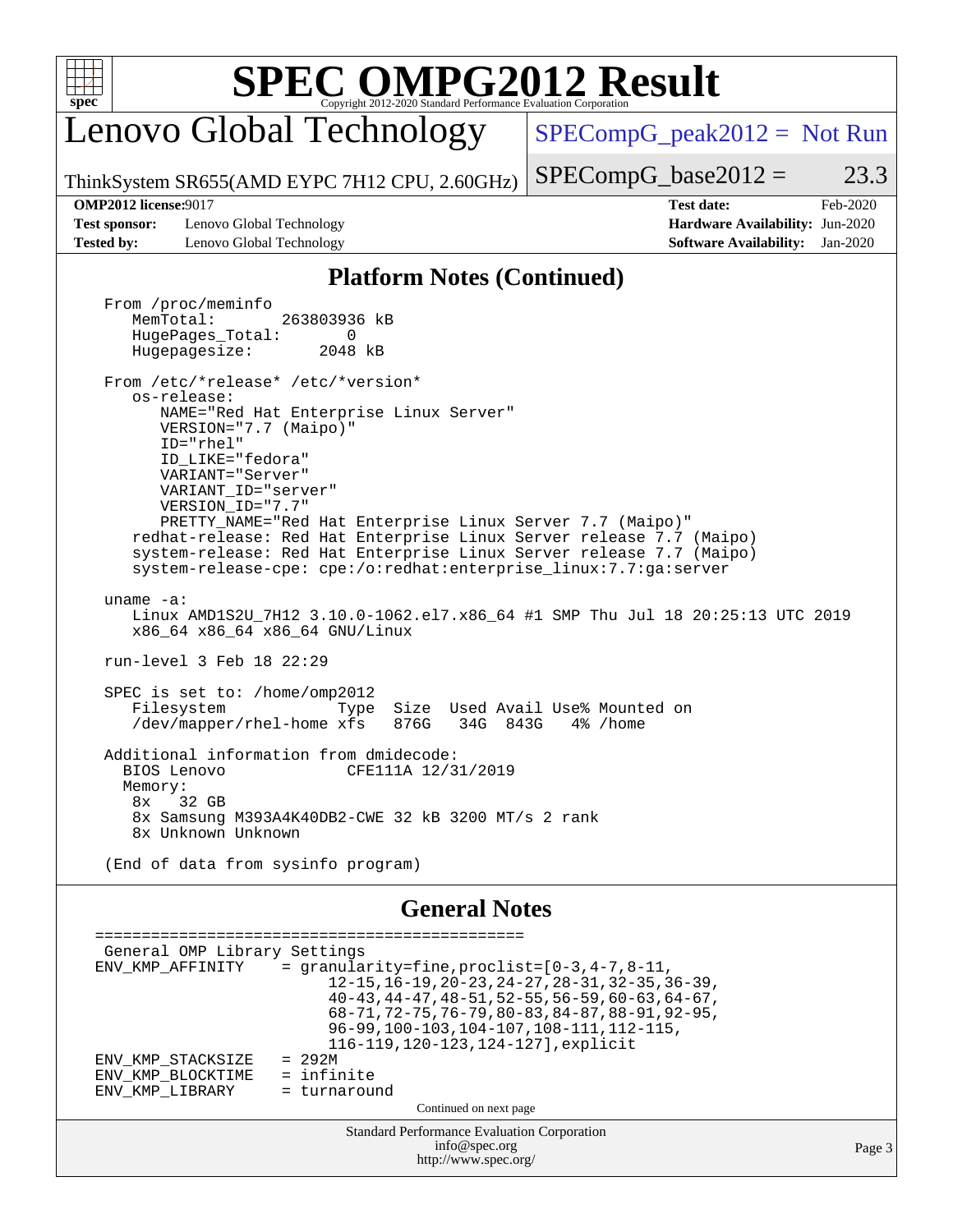